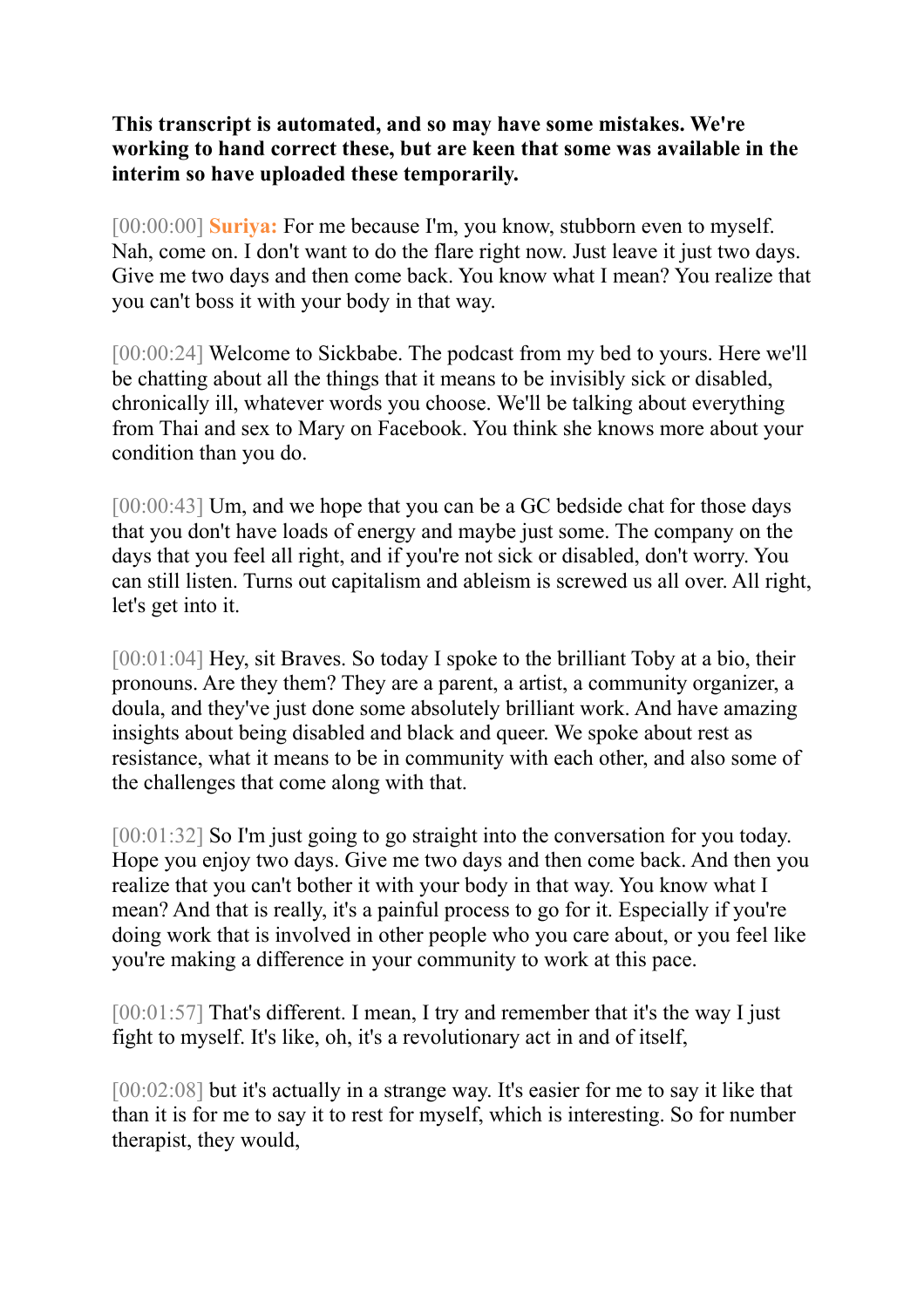[00:02:21] **Tobi:** you know, they'd be internalized, you know,

[00:02:24] **Suriya:** April as this is it.

[00:02:30] It's the place you, when you, when you, when you, you go in there, you know, whether you've lived with a condition for a long time, or you've been diagnosed in adulthood or Lee life, you realize how much ableism is, is so synonymous with capitalism is it's it's. So every system that we know that to be a person who is honoring your body in the midst of it, Is actually you are rebel.

[00:02:53] Like, how am I in trouble for taking care of myself? Like that is a mistake. Imagine I'm a rebel because I went to arrest is it's actually quite bizarre when you put it, like, so I'm a rebel because I'm in pain and I'm sitting down where have we got to that? That is radical. You know? I mean, it's actually quite, it's actually quite scary.

[00:03:15] **Tobi:** It's terrifying because it's just, it just. I don't know, solidifies the reality that we are living under capitalism and that we are living in an alien society and that even inside of our own selves, as people who are experiencing pain and illness, like it's, it's going to be so much of a process. Like we're just rewriting the books as we are going through it, right.

[00:03:36] Where we're creating the scripts because none of the exists beforehand, like there has never been in my existence and understanding of what it, what it looks like to live inside of sites that. Centers the needs of the people who are existing inside of it, as opposed to centering productivity. And so even in my own stubborn, like wanting to do everything when support feeling guilty mind, like that battle is also a labor and it's also so tiring.

[00:04:01] So it's nice to be just voicing it with other people who experienced similar and just be like, yeah, it's true. Like it's, it's work. Like that's a separate type of work. Like the unlearning of that. It's hard to even consider what it looks like to unlearn it because you're unlearning it. And then also having to teach it to other people who don't have access to the internet,

[00:04:21] **Suriya:** all of the things

[00:04:26] it is that thing of like hearing someone else say it's like, you're breaking it down in the sense of, you know, I do when I'm teaching other people. I do say being sick as a full-time. Yeah, but even saying, you know, you saying it to me is reminding myself that yeah. Like every day you wake up and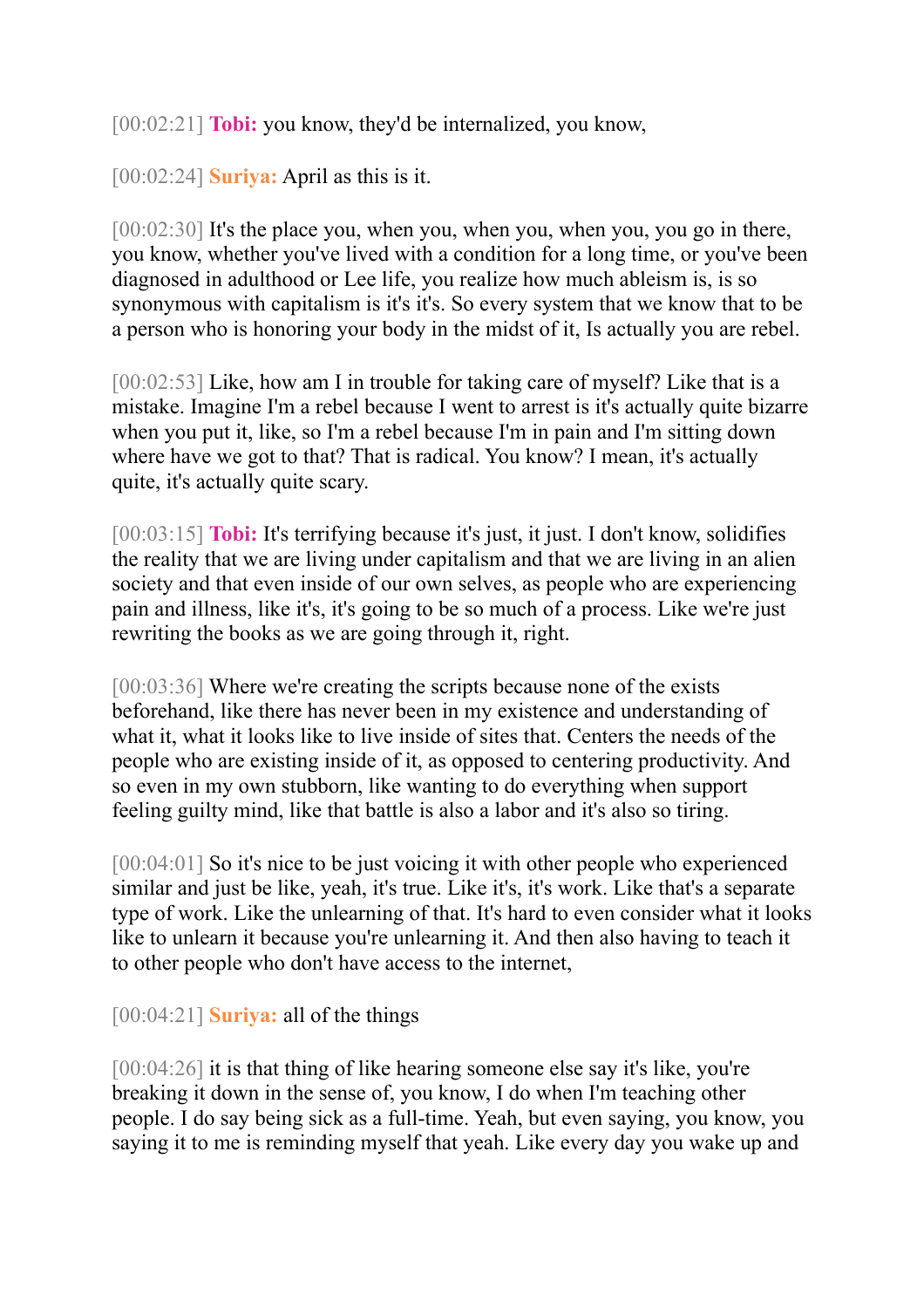you have to check in with your body and go, you check your calendar and you have to ask yourself, can I still do what I plan to do?

[00:04:49] And then halfway through the day you start to say, can I still do what I planned to do? And then in the end of the day, you say, did I do too much? Can I do tomorrow? Like, did I have I got a communicated with someone else that I've got to change? Like, you know, because there's so much work and admin inside of that, And it's, you know, I, I wanted to, I feel like this is kind of the thing that you can only talk to other sick people about, because I feel like other people weren't really deeply, there's a complexity that.

[00:05:20] I can't Boyce, but I know is there about the reality of being a sick person in a pandemic, watching other people get sick and letting them say things that you've already said for ages. And now they're seeing that it's to you. Like it's the first time you've ever said it.

[00:05:39] Like, I don't want to be. Bitter person being like, well, me right now, finding the, you get it. But at the same time, that's good. That's how it feel like, nah, it's

[00:05:48] **Tobi:** irritating, deeply irritating to not even be able to process those feelings without feeling guilt, because how can we, it's also like gaslighting in a way that you can't eat.

[00:06:01] Necessarily call it that because you don't want to diminish somebody else's experience, but we need to hold space with the fact that we've been seeing y'all we're living evil in society. Yo, can you please just consider people who don't have the same access as you, when you're holding it? It shouldn't have to take like you experiencing something for you to actually listen to the people who are experiencing it.

[00:06:21] So I feel that frustration and I think we need some rage about it so it can leave our

[00:06:26] **Suriya:** systems. Yeah. I think the isolation is, is so it's, we're trying to base cause there's, there's, there's so many levels of isolation isn't there, but I think being a black disabled person is a particular type of. Thing, because I don't know whether why it is that we feel less able to reach out to, I don't know whether it's that or whether it's, whether, you know, it's just even the disabled community is dominated by white voices and, and, and the experience of experience of how you're allowed to be vulnerable.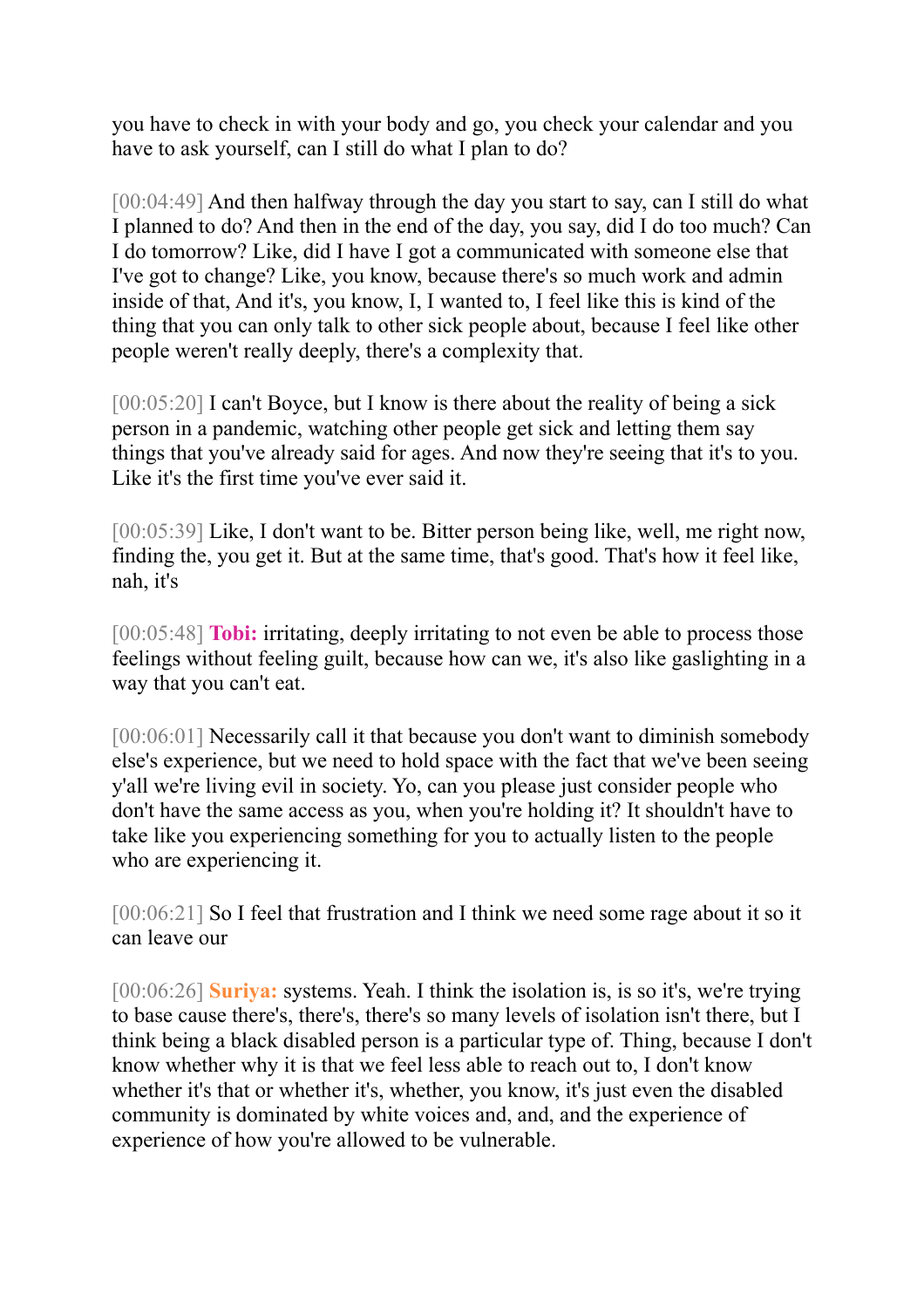[00:07:04] Say for example, a white woman versus a black face. Woman is very different and we've internalized that even ourselves. So it's kind of like, you know, even for me to express to myself that I am in pain is a process that I have to learn because it's like, I've never really seen the black women or black fems in my life do that in a way that isn't like watering and all these different processes, you know, it's really interesting.

[00:07:33] I think my thing came when it's like people are coming to me being like, you know, what's the right. It's the fatigue, the fatigue is different from type this, you know, fatigue really,

[00:07:49] really. Wow. What's it like to be fatigue? Like I would love, like I've been living with fatigue for the last 13, 14, 15 years. You know what I mean? And it's so it's like, it's a really painful piece of. You don't see me see me, or you don't believe it, like, oh, you don't take the time to digests. Yeah,

[00:08:18] **Tobi:** exactly.

[00:08:18] It's the thing of people really like consume us. Like they love to consume us, but they don't actually digest what's happening. It's just like another thing to like, I don't know, to look at or to. To be, to be inspired by as opposed to something to really sit with and think about, okay, this is somebody else's reality.

[00:08:39] Like, what does that mean? Like, what does that, what does that actually mean? It's not like, oh yeah, I know that person's disabled. And then we're like, so, you know, Doing anything with the information. You're just keeping it like as a, as an FYI, but it's not, it doesn't change anything. It's just like you saying, yeah, the sky is blue.

[00:08:57] We know the sky is blue, but why is the sky blue? Did you know about the water? Did you know what, like, do you know any of the like deeper, the deeper it's it's hard. Like, I really, I struggle with it to be. For me, I try to not even talk about my disabilities online. I talk about them. I say that I'm disabled person, but I feel like most people don't know what my disabilities are or like what I'm experiencing, because every time that I've even attempted to have any conversations about it, it's 10 into more labor for me.

[00:09:28] And I'm like, no, I'm going to keep that for people who actually see me so that I can use the energy in a way that's productive and like not productive in like a capitalist way, but productive in that. It's useful for myself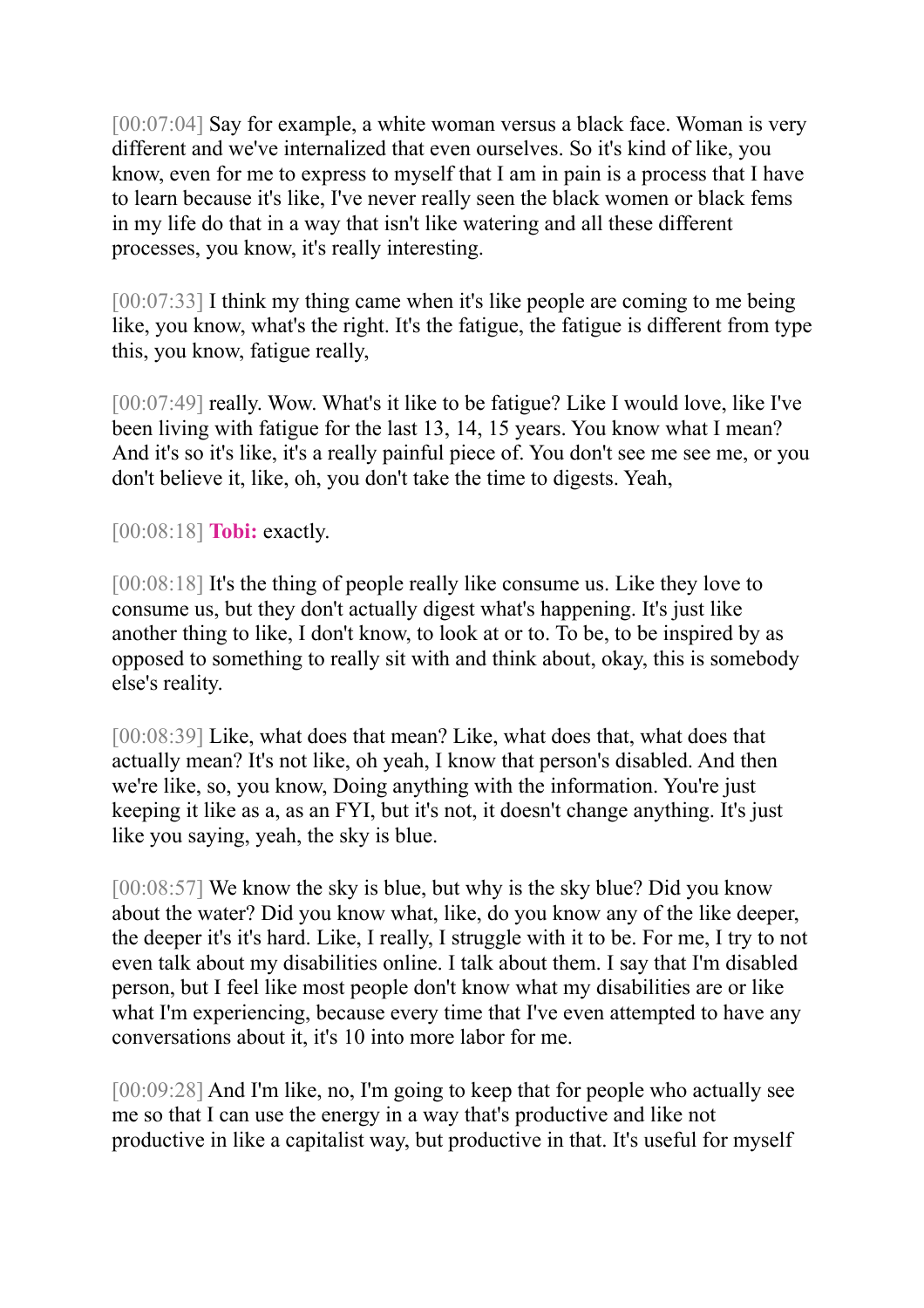and it's useful the people around me as opposed to something it's something else to just be consumed.

[00:09:44] Um, the speed as well. Right? The speed with which people are quickly, just see how everybody, like, you know, how we all just like went online so quickly. It's like, oh, you can do it online, but you can't do online pandemic or you couldn't just do a live stream for the people who can't access it before. I I'm really curious.

[00:10:02] It made me so salty. Like I was so salty.

[00:10:07] **Suriya:** Just literally just so bad, just sprinkled every

[00:10:14] You know what I mean? Sitting in my bed scouting, that's all I did, but you know, what is is fine. And I feel like there's a book that I read by code CareWork, dreaming, disability justice. And in the beginning of the book, Leah says, you know, yes, disabled people are angry. Why wouldn't we read? Should, I mean, you haven't been in.

[00:10:35] You ever have a code? Think about how pissed you are off you are. If you have a cold and you caught different, it's very, very irritating. And then if somebody's constantly telling you to not have the code and imagine having to code all the time, you know what I mean? So I feel empowered in this moment that we're sharing that in the sense of, I think it's okay to be angry.

[00:10:55] I think it's okay to be pissed off. And I think what I was when I was thinking about us having this conversation today was it was also about. The idea of what happens when that's in your community that you fought was the safe space. Do you know what I mean? That's, that's the challenge because it's like, I have people who I consider good friends calling me saying, you know, my own mom called me and said, it's the fatigue.

[00:11:23] Uh, okay. And even the conversation is like, it was like we were having the conversation for the first time. Cause I was, I think that my. I say, I talk about the fatigue because I feel like potentially it's become a buzzword that people hear and nursing. And also, because it's one of my biggest challenges, right.

[00:11:43] I have internalized ableism about, but also one of my biggest symptoms of my, my conditioner and because, and because in the sense of the reason why it's sparks my embolism the most is because it's like, come on, man.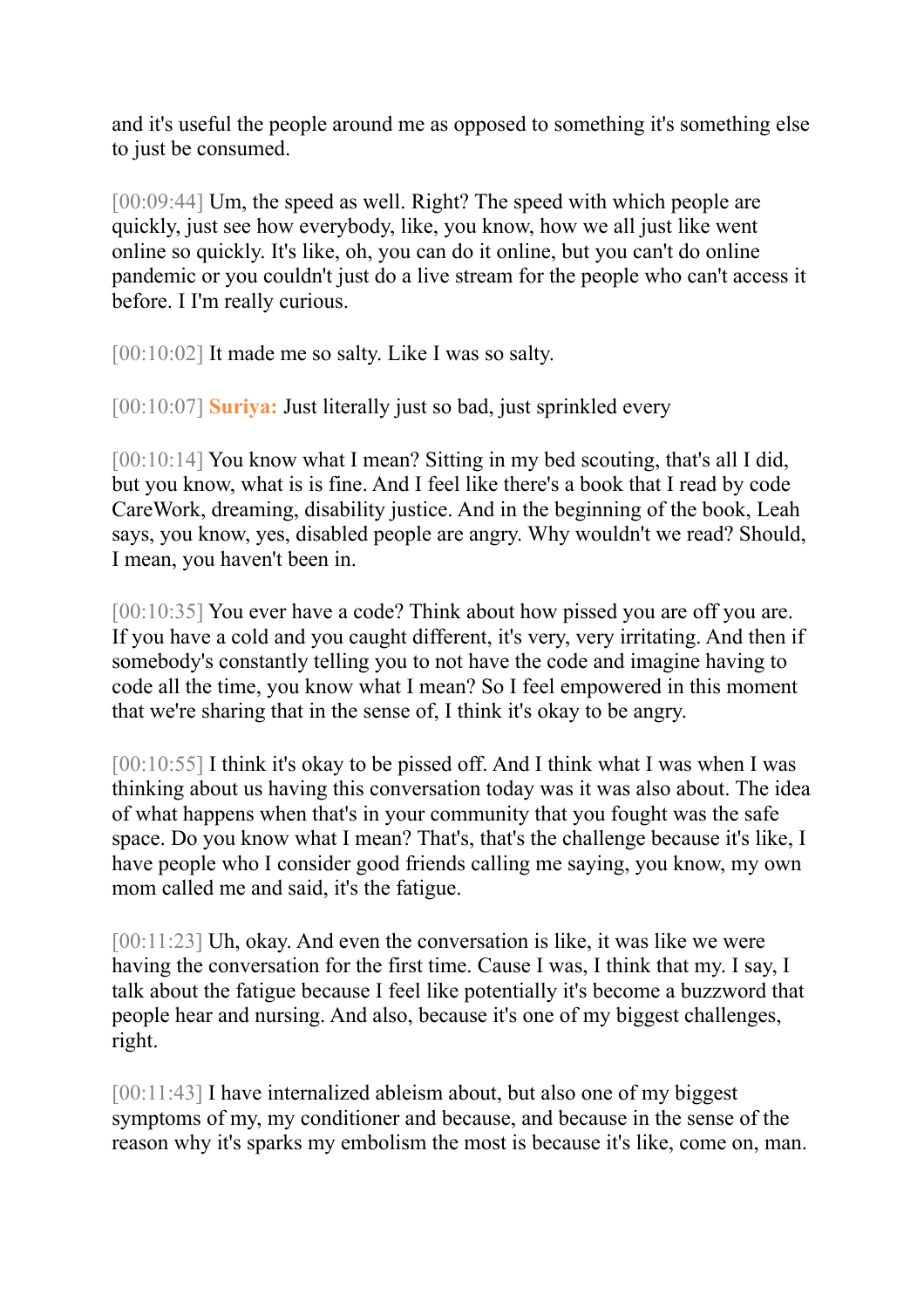You're just tired. Like get off, like drink some green tea or do like do this and that.

[00:12:02] And then you'll just be fine again. And actually, you know, we know that fatigue is not tiredness, fatigue, because you know, it's, it's your, it's your kind of body, your organs, your cells, everything has been like, you need to rush. You can't think straight, you can't focus on so many things that are affected by.

[00:12:20] So also I find that really difficult to communicate because I think people do confuse fatigue and tiredness with, so I think they think we'll just get some more sleep or you have a real tired or, I mean, and then also, so, and because that's a constant challenge for me, it's like, It's, you know, it's the one, it's the thing that's chronically there.

[00:12:43] So it's, so it was the, it was the biggest slap, you know what I mean? When people start talking about long COVID and dah, dah, dah, and I said, well, some of us have been living with those symptoms for a long time and I'm not trying to say, oh, me first. Like, it's just the challenge of it all is complex. And I feel.

[00:13:02] **Tobi:** I just can relate so much sometimes I'm just like, I'm just going to listen to everything that you're saying and just nod because yes, I have nerve bottles. No, just yes, because I, I don't know. I don't know that I don't know that I will ever be in a place where I won't have to like, try to explain something about my illness to somebody just to, just to make them see me fully and to not try and explain a way something else about me.

[00:13:30] Um, and for that I'm frustrated. And for that, I encourage us as sick babes to be enraged and to hold space for it and to like let it out. And once it, because there's nowhere else to do it because nobody else is going to understand, they're going to think on. And like, you know, you're not being empathetic.

[00:13:48] It's like, okay, well, what about me? What about my other people, myself? What about all the time that I'm spending, like trying to unlearn all this, like internalize. Yeah, but I don't even know what the word is for the ways in which I can get ourselves into feeling like we have to do certain things, even when our body is saying no, because we feel responsible to the people around us.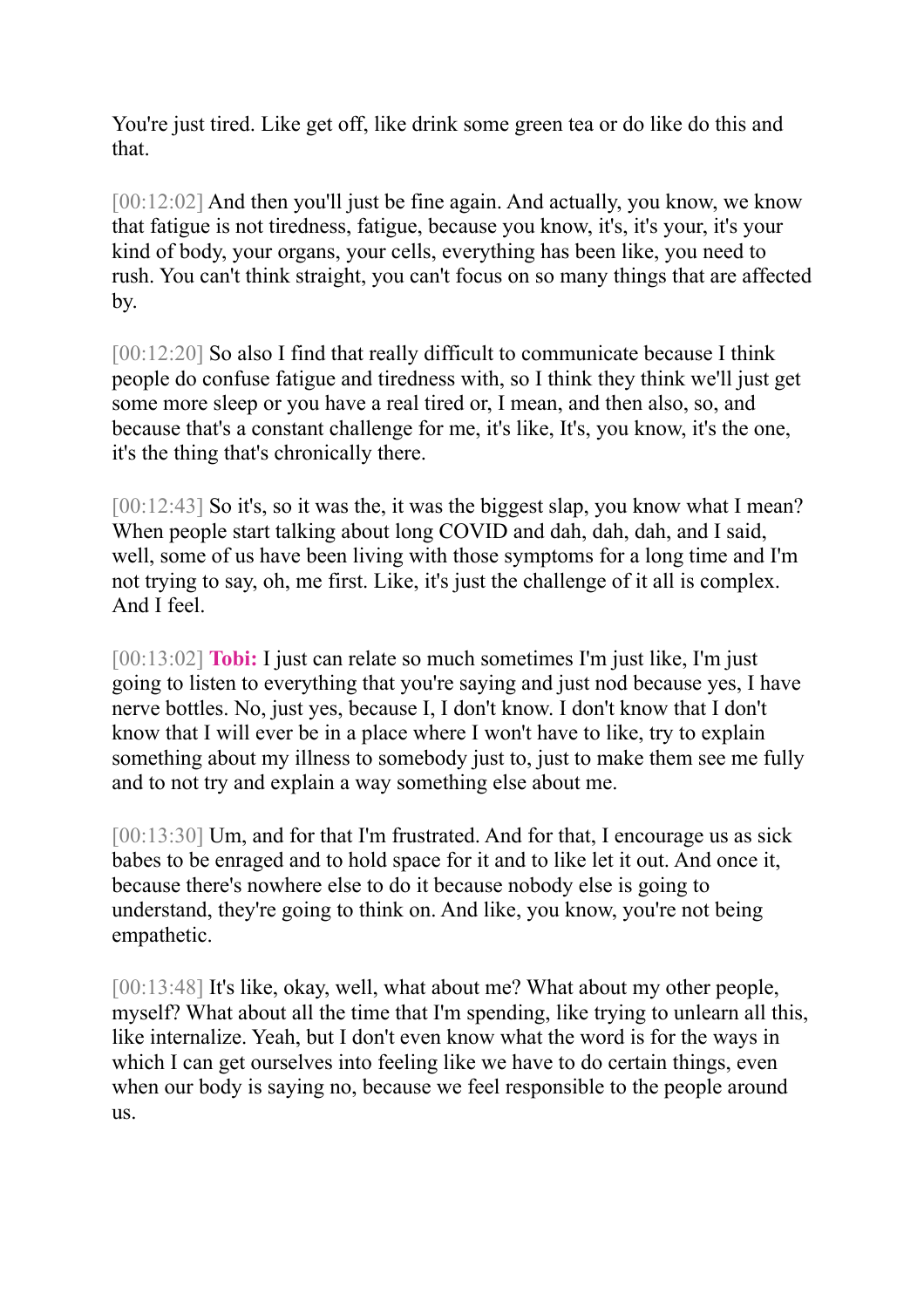[00:14:08] But we ultimately know that the only people who can, can have us are actual allies and other disabled people. Um, and there's such a, like it's tiring. And you were saying the thing about safe spaces before, and my like, My soothing or my help has been accepting that there is no safe space. Like it doesn't, it's not real, it doesn't exist.

[00:14:35] Like the only thing, like they're safest spaces, like the spaces where like, you know, that people are putting in the work, but at the end of the day, because as humans, everything is so complex and you're so multi, multi, like, multiplicitous, I don't even know if that's a word, but like there's so many. You know, parts to us that you don't know, you're walking through the door might trigger someone and you haven't even done anything yet.

[00:14:57] So the idea of safe space already gone. So in, in thinking about that and accepting that there are no safe spaces, it made me have to then consider what do I need for my own safe space? Like what do, what do I need for the space to feel safe for me? Like how do I ensure that I'm held, even when people don't know how to hold me and like asking myself that question is my own way of like creating safety for myself in a world that is.

[00:15:25] I don't think in my lifetime, it's going to be safe. Right. For me as a black person's need for, as a person who has an agenda for me as a single parent, like all the other things from you as a queer person, etc. Etc. I, yeah. And so I, I'm just, I'm very like, enthusiastic about having that conversation and like posing that question in spaces with other people who want to like, actually really think about it.

[00:15:49] And be held through that thought process and be supported whilst they figure it out. And to know that, you know, we have some kind of online in a world that doesn't give us that, like, you think you don't get that in school. We can't get that from our parents or our family if we have them, because most times they don't even have that language, you know, because like you were saying earlier, like we're just learning it now.

[00:16:10] And it's a lot of work. Yeah. I'm all about just accepting that, you know, if you don't seem five months and you, and I say, I'm in my house, you should say, I'm very proud of you. I'm very happy that you're

[00:16:21] **Suriya:** arresting. Yeah. This is what it is. It's like, I really love what you said about. We, you know, giving ourselves space to be enraged and the acceptance that there's probably only going to be a few people in your life who truly understand it.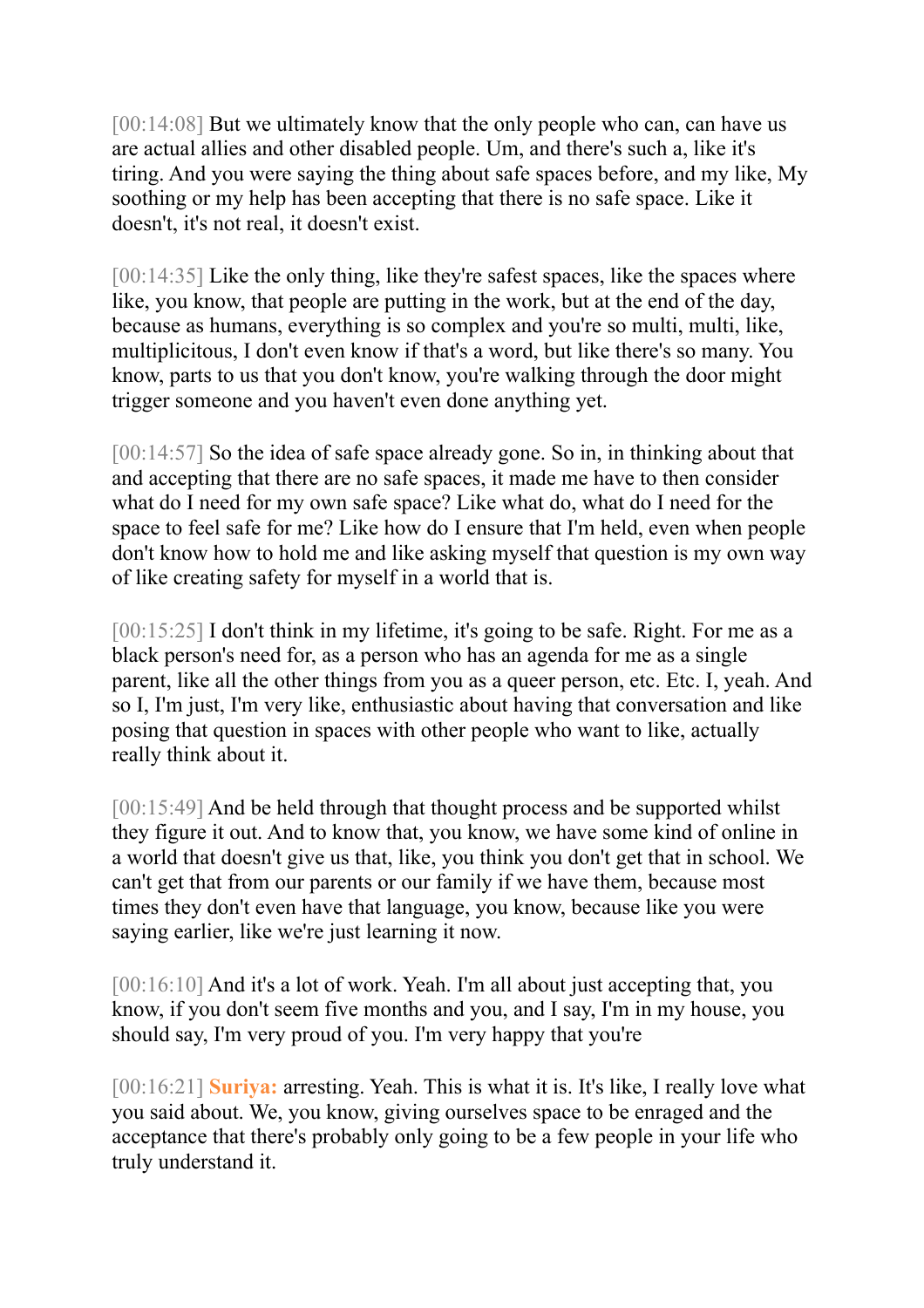[00:16:38] And it is true. Cause I ha you know, I have my sick friends who, who I'd text and say, I'm just so angry at this. And they don't try and pacify me. They don't try and say, you know, because it's also the acceptance of a constant grief, isn't it? It's like, there's not, there's no way to, I think a lot of the people are so.

[00:16:57] Obviously the whole world is built in binarys, but in the sense of sickness, I think if you haven't been sick or chronically ill, you really are still in that mentality of like, you're sick until you're. Well again, or if you're sick, you need to make yourself well, or what can you do to make yourself better?

[00:17:15] And the truth is that those of us who have got chronic physical disabilities, It's never, it's not going to get better. We'll get more manageable, potentially manageable. You'll find different ways to manage it. Or it's not about me trying to shift and shape myself into, well, hold me. It's about me finding ways to hold myself.

[00:17:39] Like you were saying by thinking all the time, what makes the isolation feel even further? Is is someone saying, oh, that's, that's really shit. What can you do to change that? And it's like, nothing. That's the whole point. So now the conversation is like, is it something that, um, uh, SquadCast I was listening to by Bernay brown, where she talks about the difference between empathy and sympathy.

[00:18:06] And she spoke about the idea of what does it feel like if someone says to you. Oh, you say I'm having this really hard time and someone says, oh, that's, that's really, that sounds really bad. And I've got so much sympathy for you or how does it sound when someone says like, Wow. Like, I don't get that, but I want to hear what you've got to stay and let me know, let me listen to it.

[00:18:36] And I'm feeling that that must be really, really shit for you. I think the fact that sympathy is like distancing. Isn't it? It's like, I feel really sorry for you. I feel sorry with you. I mean, I'm feeling with you and a lot of people will relate to us with sympathy of like, oh, I'm glad I don't have. Yeah.

## [00:18:57] Wow.

[00:19:00] **Tobi:** Oh my God. That's so much to deal with. Wow. I'm so sorry, but wow. I can't even imagine. I can't imagine that. Why don't you say, we're not asking you to imagine him asking you to hear what we you're experiencing and just hold space for it and let us grieve. Let us grieve the grief that we're going to be constantly grieving for the duration of illness, which is probably the duration of our lifetime.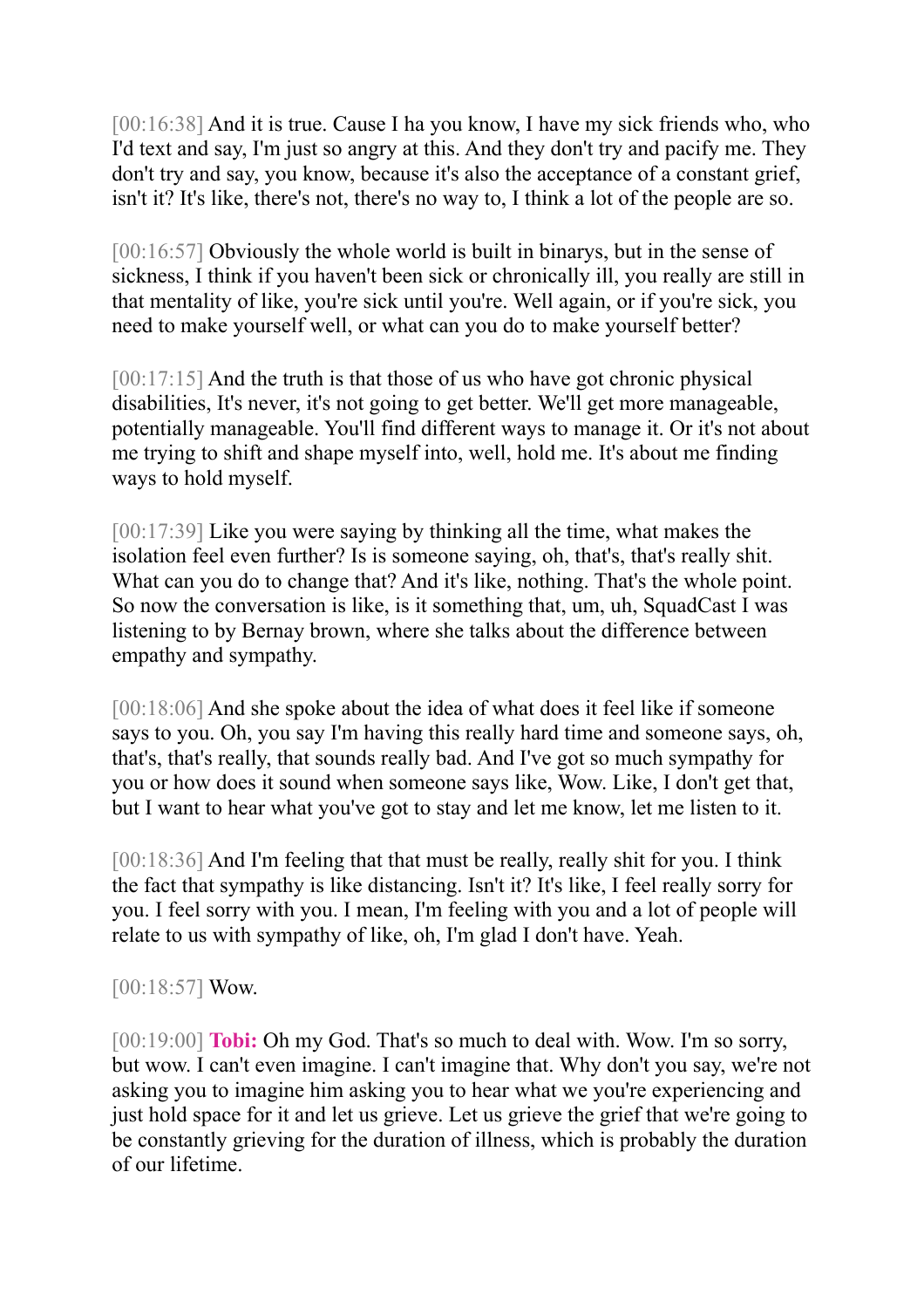[00:19:27] Like when not so much.

[00:19:31] **Suriya:** It's, it's, uh, it's the reality of something I've had to kind of come to terms with.

[00:19:38] You know, even with you doing the doula work, it made me think about like deaf doulas, which is something that I'm really interested in as well. And I think if you haven't faced the truth about your mortality or like, you know, a lot of us have maybe had to have questions of death or significant reduced mobility and those kinds of things.

[00:19:59] Or death of a certain part of yourself. I think it's really, it's difficult for people to hold space for us. Isn't it? Because it's like, I then have to. If I, if I sit with you in your pain of illness, death, I also then have to think about what that might feel like for me, if I was in your position. And I don't want to look at that because that's not something that will happen to me.

[00:20:21] That's something that happens to other people over there and not me. So I don't want to get into that space with you because that means I have to accept it. And I think potentially that what's happening with COVID is you're seeing a lot of people realizing that they're like multiple beings. You know what I mean?

[00:20:34] Which is a brain thing. It's like, what, what did you think you were before? But to sit in the acceptance that you, your family, someone else could die is like a really hard feeling to feel. And so that's why I feel that people run away from us like, oh, scary. No, no, no, no. That is too scary for me to deal with.

[00:20:52] I don't want to have to think about me dying. I don't have to think about you dying. I don't want to have to think about you not being the person that you are right now in this moment. So I just think it's. It's just something that I've realized is that people want to, as soon as you talk about anything, they just, they feel afraid and want to run away from you.

[00:21:28] **Tobi:** I, uh, I want us to like, yeah, to, to move away from sympathy. Sympathy is boring, like empathy. So much more interesting, like is a much more like, you know, the connections or the roots, like just spreading out in the world. And if you don't want to do it, you just say, actually, I'm not interested in engaging with other human beings.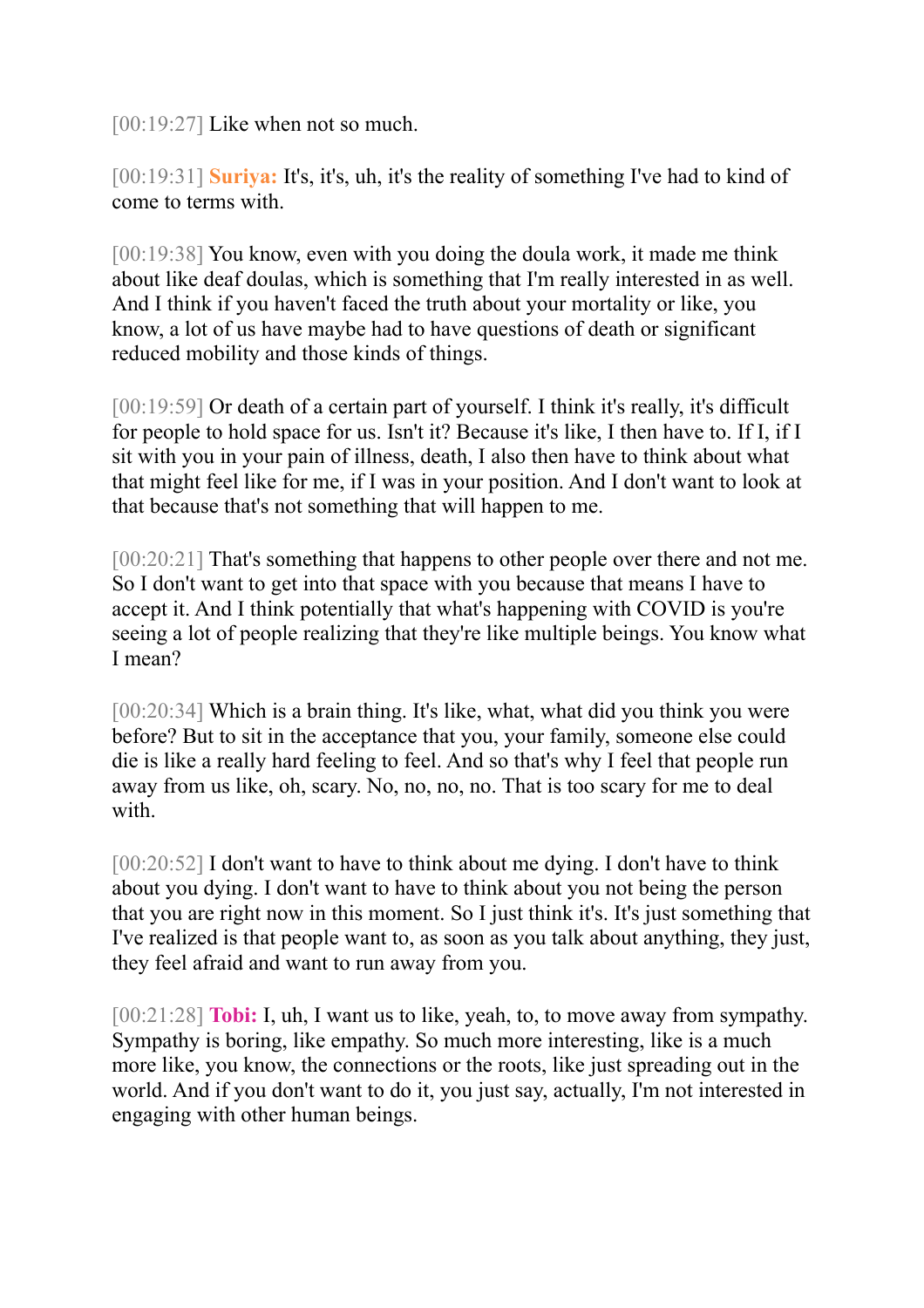[00:21:54] **Suriya:** And connection with anyone. Like not real. Anyway, that would be so

[00:22:00] **Tobi:** helpful because then we wouldn't have to waste all this labor of like showing ourselves to you so that you can just like,

[00:22:08] **Suriya:** yeah, everyone, should you know that when you get to this traffic, like parties, like everyone should just wear a different, like, sticker to be like watching, showing real empathy and connection.

[00:22:18] Yeah. That's be good to like get different levels of ally badge for that as well. I'm a performative activity. I'm performing, I'm like she did with work. Like, you know what I mean, change it exactly. But it will be also helpful to me. I'm thinking of how I'm wondering if in the QC community that we might also still experience.

[00:22:39] Um, and just for anyone who's listening, QT pop suns for Macquarie. Trans intersex people of color. And sometimes I think people say QTP park. And what, what, how do you find that? Yeah, I say

[00:22:53] **Tobi:** this, I say QCV book. Um, so as queer trans intersex, black, um, people of color, but also there's also cutesy be pock as an Inquirer, queer trans intersex.

[00:23:05] Black indigenous and people of color. Um, so yeah, I guess it just depends on where in the world you are, but it's just the, everything. Often the queer trans intersex is more about like your racial, um, your racialization, as opposed to your, um, sexuality or your gender expression or anything like this.

[00:23:25] **Suriya:** Um, yeah.

[00:23:26] Yeah. So that's, um, W so purple rain collective. And I kind of had up a network called , which is a space for LGBT black and people of color. And I think we've spoken about also, still feeling isolation in those spaces as a disabled person, as a sick person. And I think, I wonder whether that has anything to do.

[00:23:50] You know how we go through this? We went, we went through the process of like, we got queer representation in film and media, but the queer person always died or the queer person is always unhappy. So I feel right now we've gone to that place of like, no, we, we can only talk about. We can, we only want to talk about this, the, the kind of positive sides of it, which is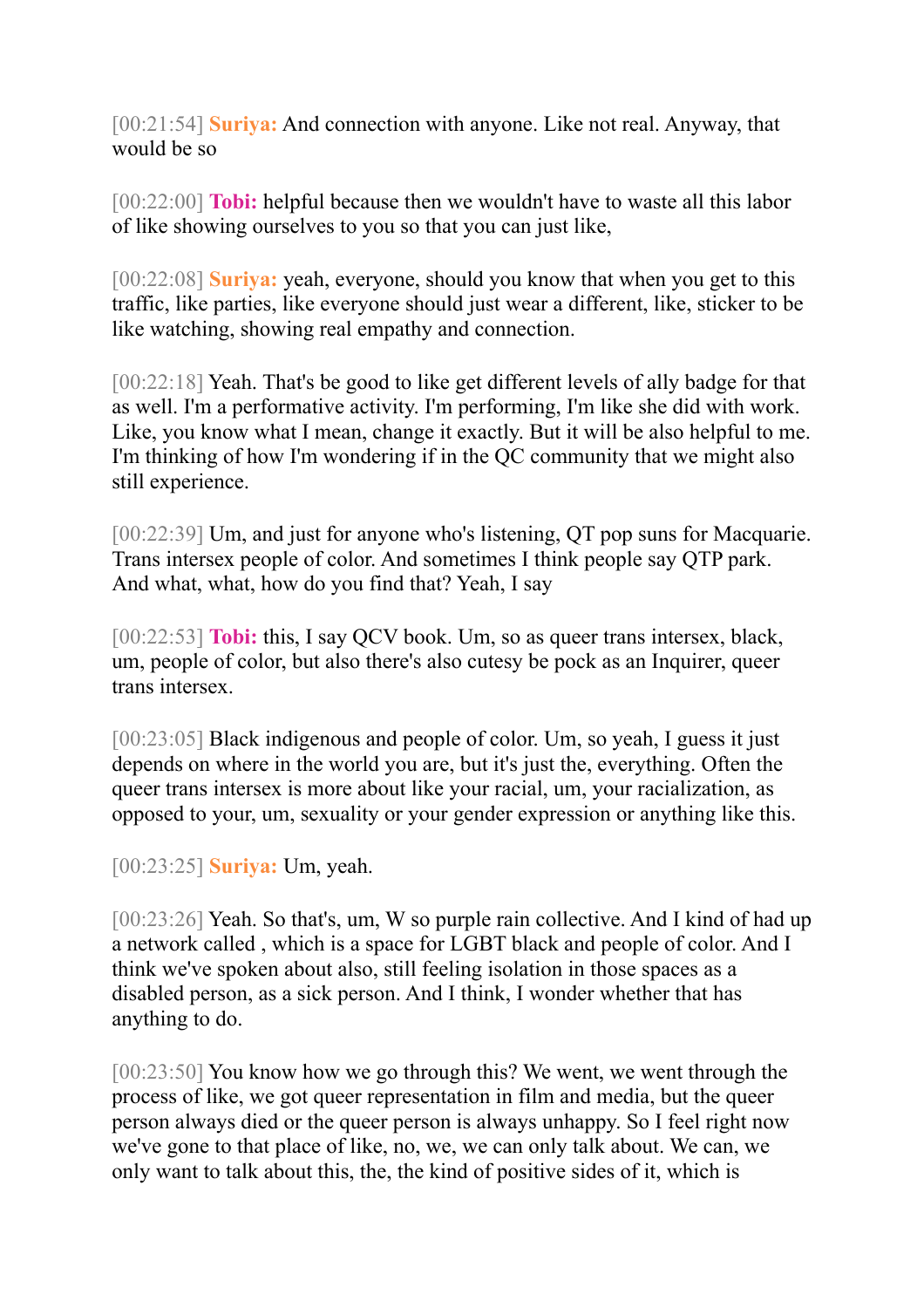obviously like, I love the idea of Joy's resistance and I love kind of all the kind of celebrity celebrate Taree areas of being a PC pop person.

[00:24:20] I think what's difficult is that if you're seen as somebody who was associated with. Darkness like, you know what I mean? And that is kind of like, but actually this is just the reality. So I wonder if people are unwilling to look in that space because of that. I don't know. That's just my, some of my thoughts.

[00:24:38] I wanted to know what you thought about that.

[00:24:41] **Tobi:** I don't know. I felt like, unfortunately, just because of the way that the world is set up, where people are nice people. So queer people who are also black or indigenous, or, you know, a person of color are experiencing even further. Marginalizations right. And so then when we come into these spaces where we're supposed to be like, you know, together, there is a lot of expectation that this space is going to be the thing that's going to, you know, hold you and all you want to cities.

[00:25:13] But then I think what is missing is that this place is, is trying to hold you and you know, or you and most prestigious, but then it's also holding. So many other people and their experiences and, and in, in that happening, there's people coming in with expectations and then like leaving with. I don't know, maybe sadness that they didn't have their visit conditions met, but then also like the reality that there are other people who exist inside of these communities that don't look like you actually, they have very different experiences of marginalization than you do.

[00:25:48] There's older people, there's younger people. As people, without parents, there's like disabled people and there's able boarding people. I feel like want to keep going because people, community should be doing a lot more work than they do, to be honest. Like most times I just see them showing up to things and I'm bored.

[00:26:04] I'm bored by it. I'm like, you shouldn't be the one asking like, Hey, how can I support you in this way? Like what can I do? Who is the one taking on the most labor here? And how can we make sure that that person is doing less labor? Because I have more physical nasty, and here is how I can do that. So like, I really think like the thing that's challenging and that people aren't doing is actually sitting with.

[00:26:26] Their privileges look like within their varying identities, to be able to know how they can then use the, I don't know, the sites that, that, you know,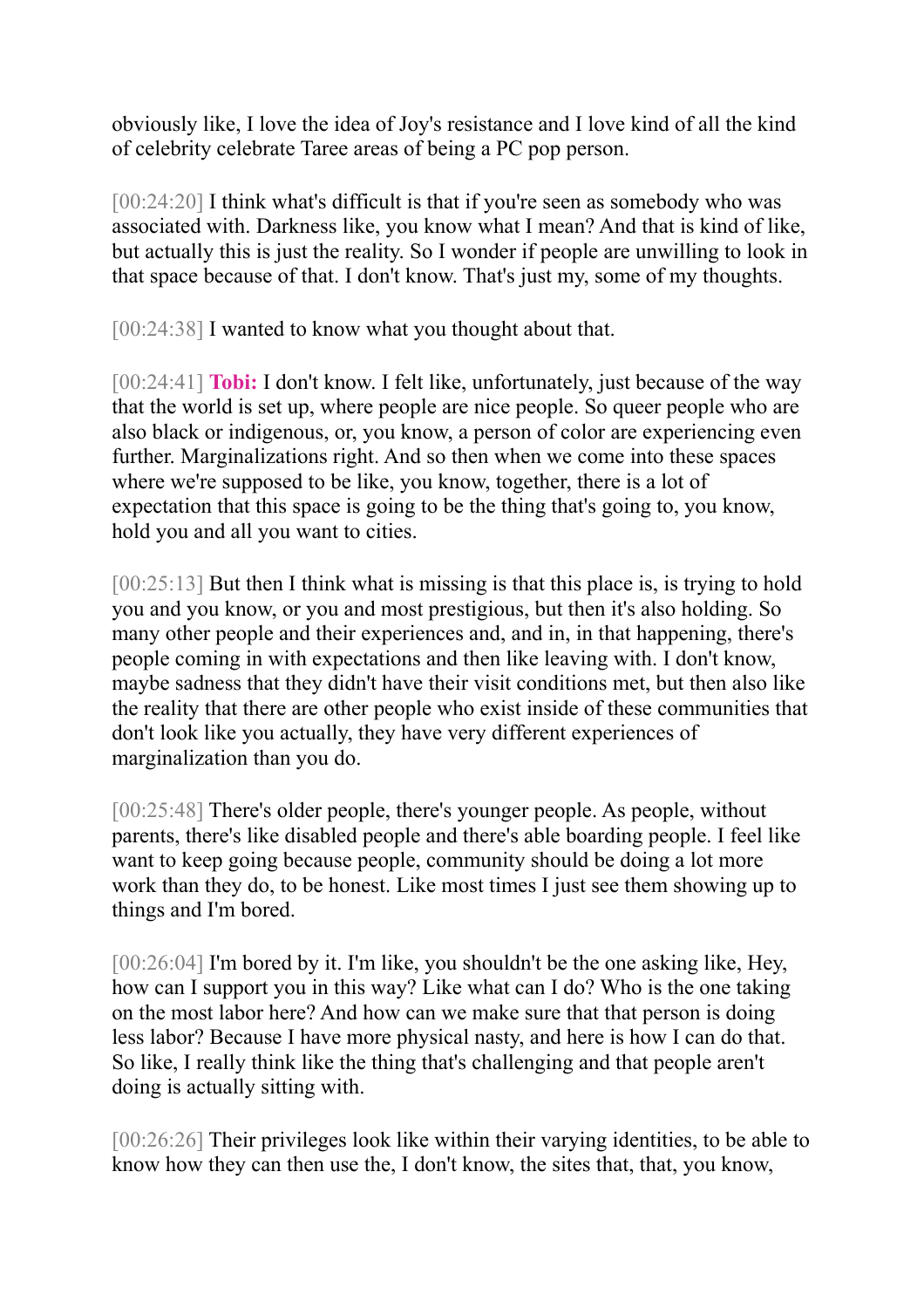those privileges to essentially, to, to bring about spaces that are safer for them and for other people, without it being that the labor was falling on the Mo most marginalized people who are the ones who are seeking new spaces so desperately that they're having to create it in the first place.

[00:26:53] So I'm really interested in those conversations. And I hope whoever's listening to this as like mini Winnie, like thinking about their privileges. Cause I, I do, I have to like every day, like I considered that like, as I'm moving through this flow, like as I'm in this space, like what, what is my positioning and what does that mean for how I should engage with this space?

[00:27:10] Like that, that question is very, very, very, very, very important. And I encourage all of us. Continue to like, make it a part of our everyday conversation and interaction with

[00:27:21] **Suriya:** ourselves. Right. And I think you just spoke about, I think you've mentioned before about being a single parent and also just people with, without parents.

[00:27:30] And I wonder, did you know if there was like another parent listening to this who has a chronic illness or a disability? Like what would be, what is your, what is your greatest learnings or. You know, what do you, I mean, I see the little video, your, your little one who is just seems like such a joy, and I'm sure there's challenges along with that, but like for you, like, what is the, because I just had.

[00:28:02] I know we've just said about like inspiration. We don't want to be an inspiration. I don't want to use that word, but I do have an awareness and an admiration for you as like, you know, being me being a chronically ill person. I just can imagine that I can feel the sense of well, how it might be challenging to look after also yourself and another little person.

[00:28:22] So I wondered if you had to meet. Words for anyone else. Like, I really appreciate

[00:28:28] **Tobi:** it. Like, I really appreciate it a lot. So like you saying that, because I think something that I didn't realize I was missing until people started telling me was like, just the affirmation of you're doing a good job as a parent, because especially as a single parent and queer, like I think at the beginning of this journey into like really like being a single parent.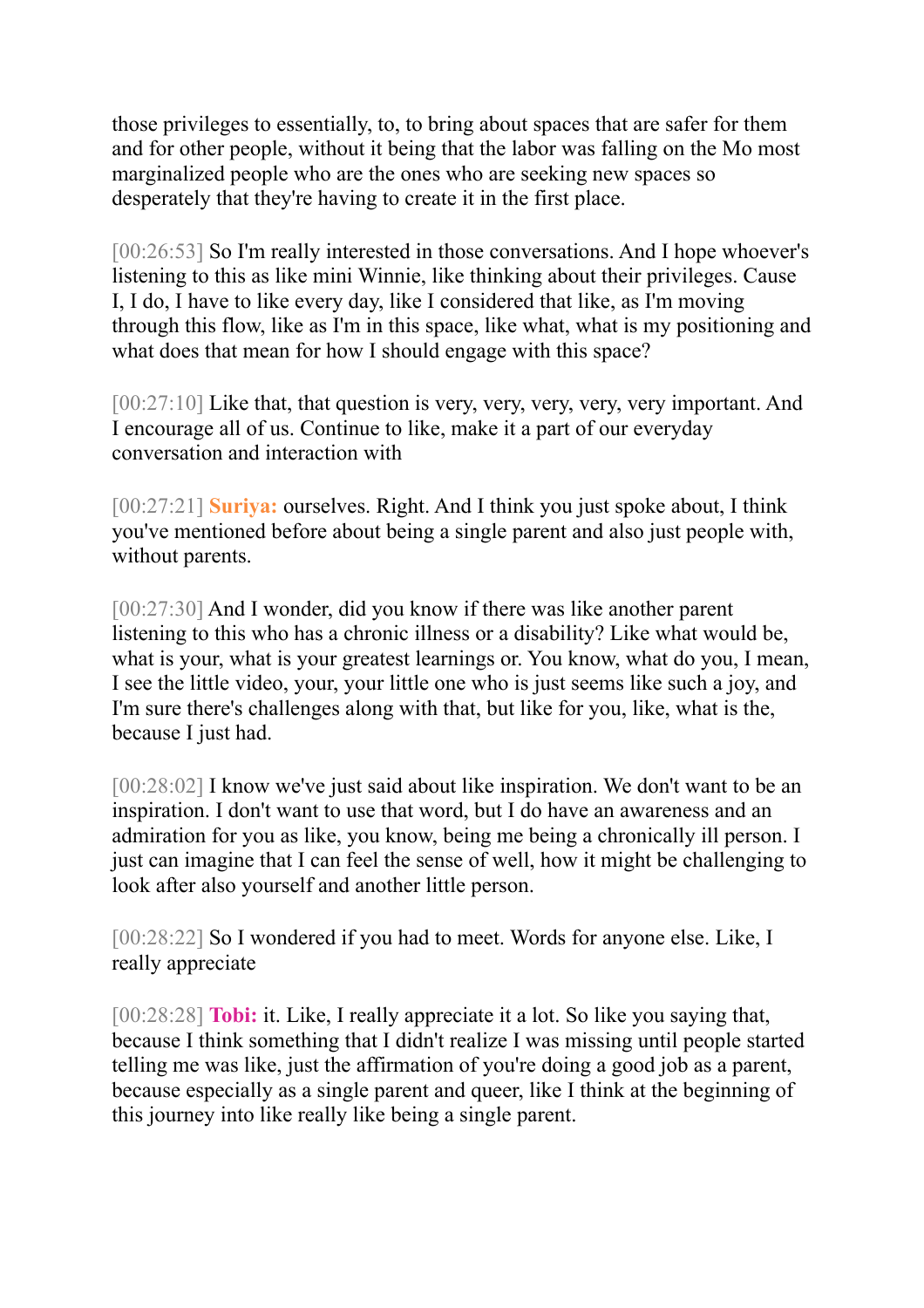[00:28:50] I felt a lot of guilt. Like there was a lot of guilt that, that was associated with it. And so for anybody who's listening to a single parent and who's like, honey, P L like, don't worry about the guilt is not going anywhere, but you don't have to carry it by yourself. Like, and also there's a lot of it that you actually just don't to carry a tool.

[00:29:08] Like you can only do so much as your body has capacity for. Your child is of you, whether you adopted them, whether you birth them, like they are, they are an extension of who you are and a lot of ways, and that's not to put pressure on your child, by the way. They have their own autonomy, then you should, you know, be encouraging that and letting them do what they want for their lives and just supporting that.

[00:29:28] But you are their main role model, right? So flips. If they're seeing you asking others for help us and people to support, you know, then they're going to be able to do that for them themselves. And they're not going to replicate the same cycles of like, no, I can do everything by myself and I don't need any help because we.

[00:29:44] Nobody can exist in this world without, without support. And for me, the biggest, biggest, biggest learning curve was to just learn, to accept, help, to be okay with that and to like sit with the guilt, let it be in my body. But then also accept that if somebody is reaching out and being like, Hey, I can offer you this.

[00:30:01] It's okay to say yes, it's okay to take that time off. It's okay to be by yourself for a moment. If, if you know, there's, there's somebody who's able to facilitate, facilitate that for you. And if there is. Then reach out. Like if you're listening to this podcast, that means that you have access to internet in some ways, right?

[00:30:18] In the so many forums and groups and social media pages that are so affirming and proper and collective inboxes, always open to any queer, disabled parents out there who are interested in like networking. So, um, I really think it's important to just remember that even though you are a single parent or anything, that you're a parent who's.

[00:30:40] You're not alone. Like there are other parents out there too who might be experiencing similar things or might be also looking for just an ear or. Yeah, somebody else to just affirm a family, what they're doing and who they are and a hairpin, or you're doing a great job, as long as you're respecting the autonomy of your child.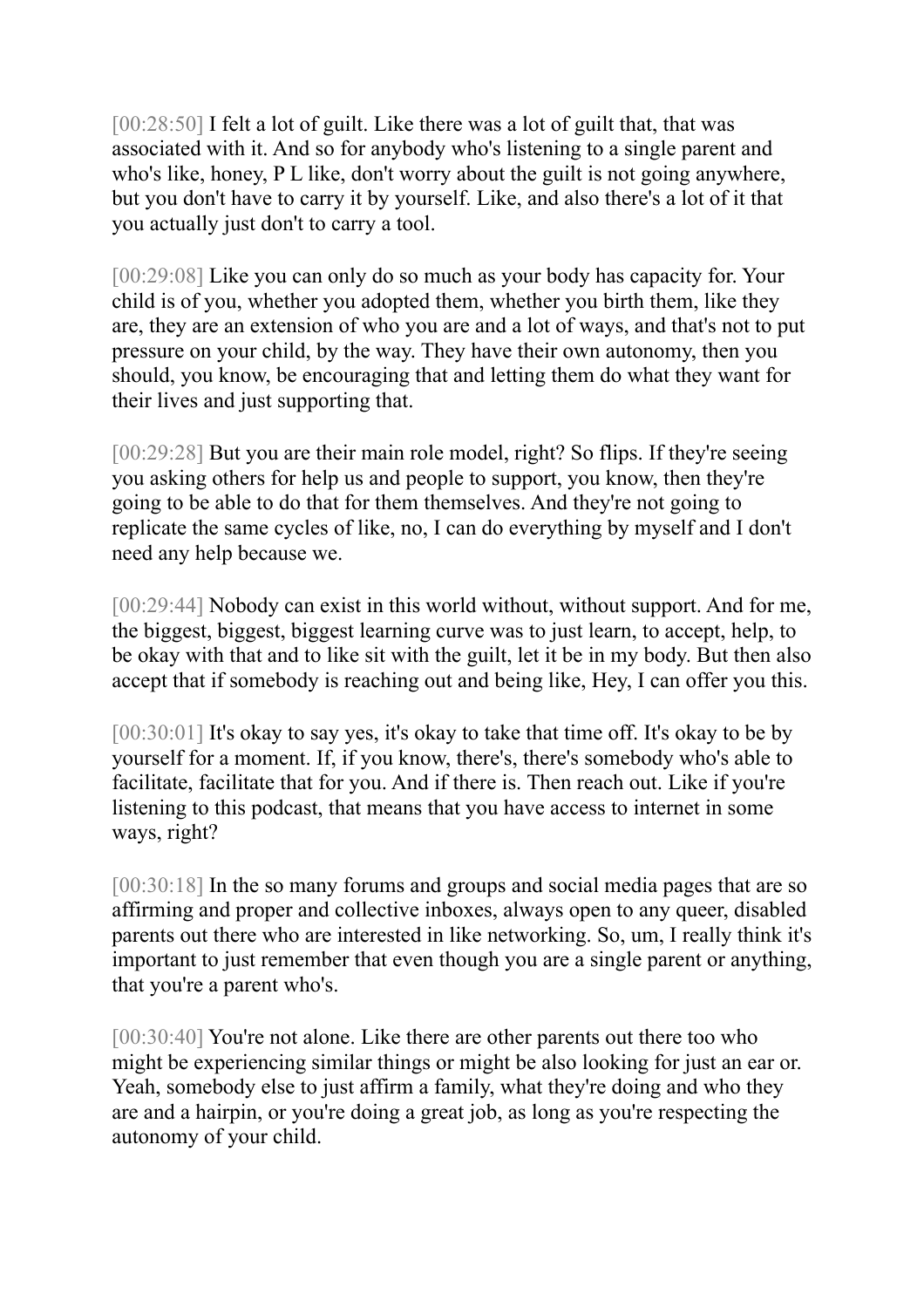[00:31:03] **Suriya:** And I mean, from the little thing, the little videos that you've shared, if your little one, it just seems like they're like. Just, they seem amazing. Do you know what I mean? Obviously you're probably like I'm bias anyway, but just, I mean, what I've admired from the videos that you shared is like the way that you are able to have conversations with them or that they are able to express themselves to you and others.

[00:31:26] And that part of you accepting health has meant that they've got this really lovely community around them of lots of different like, like, you know, aunties and uncles and aunties and, you know, nonbinary. And our audience is like, do you know what I mean? And I think if it seems, it looks like the future of parenting to me.

[00:31:47] Do you know what I mean? In the sense of, it's not even if you're in a parent, you know, you're in a parenthood that has two parents is they'll need support, probably external soccer parents,

[00:31:58] **Tobi:** um, per parenting is the way. And like, I was always so desperately seeking other crap parents who were interested or other queer people who were interested.

[00:32:06] Learning what parenting looks like alongside me. Not necessarily to be like, I'm going to give you all my parents and jobs, but to be like, Hey, this is what I think about this. And this is the way that I'm doing this. What do you think? How would you have done it? And in doing that, and I guess learning all these new perspectives and new ways of, of loving, of caring of naturing, you know, and, and nurturing a child, you're also nurturing yourself.

[00:32:28] Um, like with the homeschooling thing, for instance, like at the beginning of locked down, I was like, I'm going to have to homeschool Gabby, a myself. This is so stressful. So many different topics. Like I have a background in biomedical science, but I was just like, I don't want Gabby to get sick of me. Like I'm already parenting them to then be teaching them as well as like looking after them.

[00:32:48] It might be much. So I reached out to everybody. Who CA who counts themselves as Gabby's parent, because Gabby has so many parents now because of the grandiosity, because people are like, yeah, like I'm never going to have a child, but Gabby is definitely my child. Like I'm going to look off to them and like, whatever they need and like I'm here for it.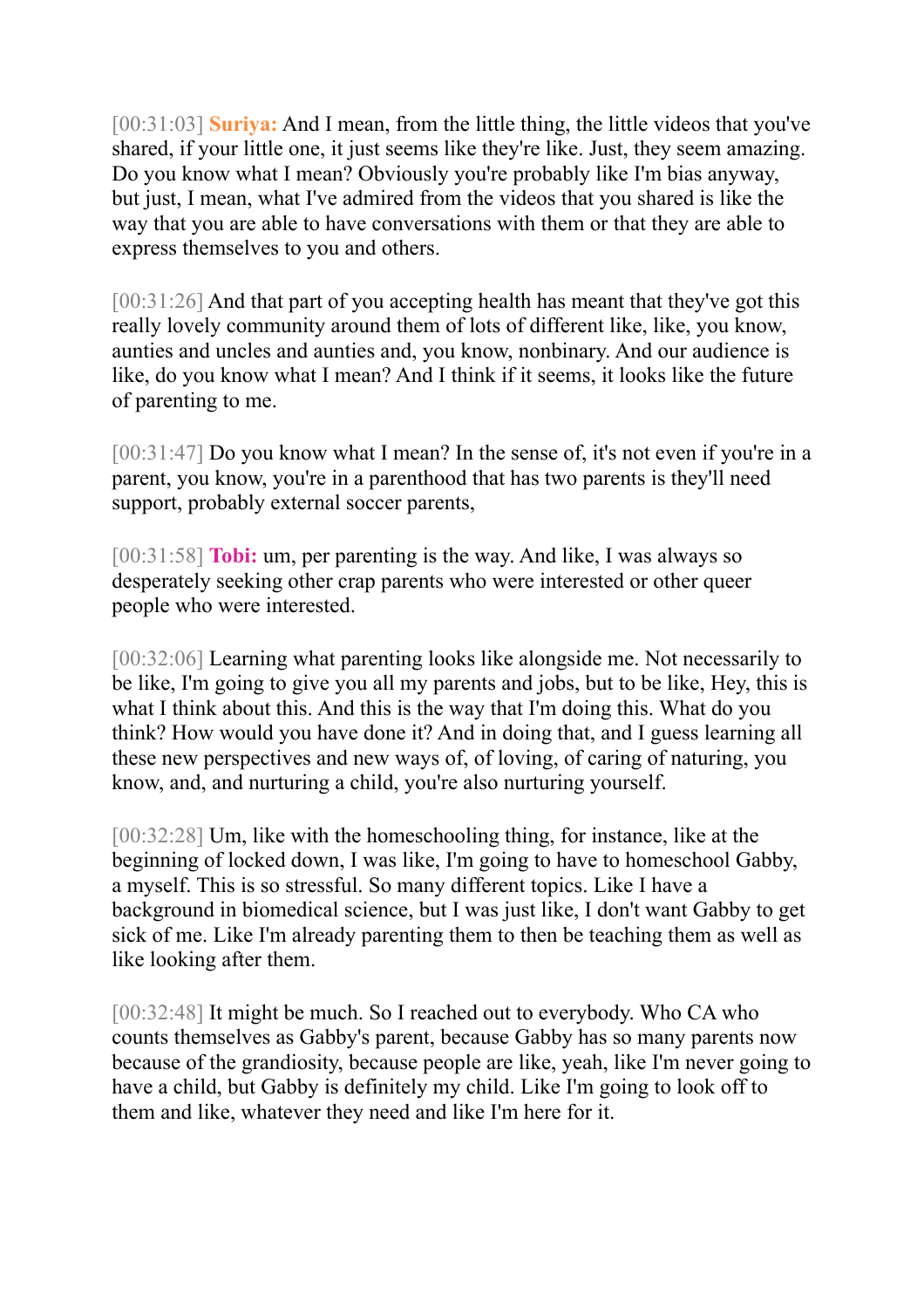[00:33:06] Um, so I, I feel really, really grateful. They have like 10, 10 different. 10 different parents who teach them 10 different topics. And then sometimes I get an hour off lost and learning. Um, and yeah, as much as I say, I'm a single parent, like Gabby has so many parents and it's really beautiful to watch. And I think people should, should encourage each other to co-parent.

[00:33:32] And if you have people with children in, in the, in, in your life, then maybe think about like how. You can engage with that. If you're interested in a way that is like within your own capacity as well, especially as queer people, because we also unique and so beautiful and like all of our experiences are our own experiences and the younger generation aren't going to get to experience that if you don't share it with them.

[00:33:57] Right. So. Yeah, I feel, I feel really grateful. I feel really glad to be a queer black person to be a queer black disabled person. Maybe I want to be this empathetic, this empathetic. If I was able bodied, who knows? I don't

[00:34:11] **Suriya:** believe that, but you know,

[00:34:18] it was so amazing to talk to you. Today, Toby. I felt like we've covered so much. And I feel really, even in myself, really inspired by the things that you've said. And actually, yeah, like the biggest thing I'm going to take away is about the whole idea of honoring your rage as a sick person, existing in an enabling capitalist society.

[00:34:40] Of course, we're going to feel angry. Of course, we're going to feel frustrated and bitter and salty and all the feelings that we can feel, and we shouldn't be allowed to. And actually that's part of the self-care as well.

[00:34:52] Wow. What a joy to be able to spend that time connected with Toby. I feel as a black queer disabled person, there's so many nuances that we share with each other and having an opportunity to affirm that and share those things and, um, speak in that way. Just feels like such an honor. Always every time it happens.

[00:35:13] So you can find out more about Toby on. That Instagram. So that is act Toby, add a buyer. So that is T O B I a D E B a J O. And they also are a part of the purple rain collective firms. Of course. Waste women, which is women with an X instead of an a. So please go and check out more about their work and some of the brilliant community, um, connectivity that they are creating.